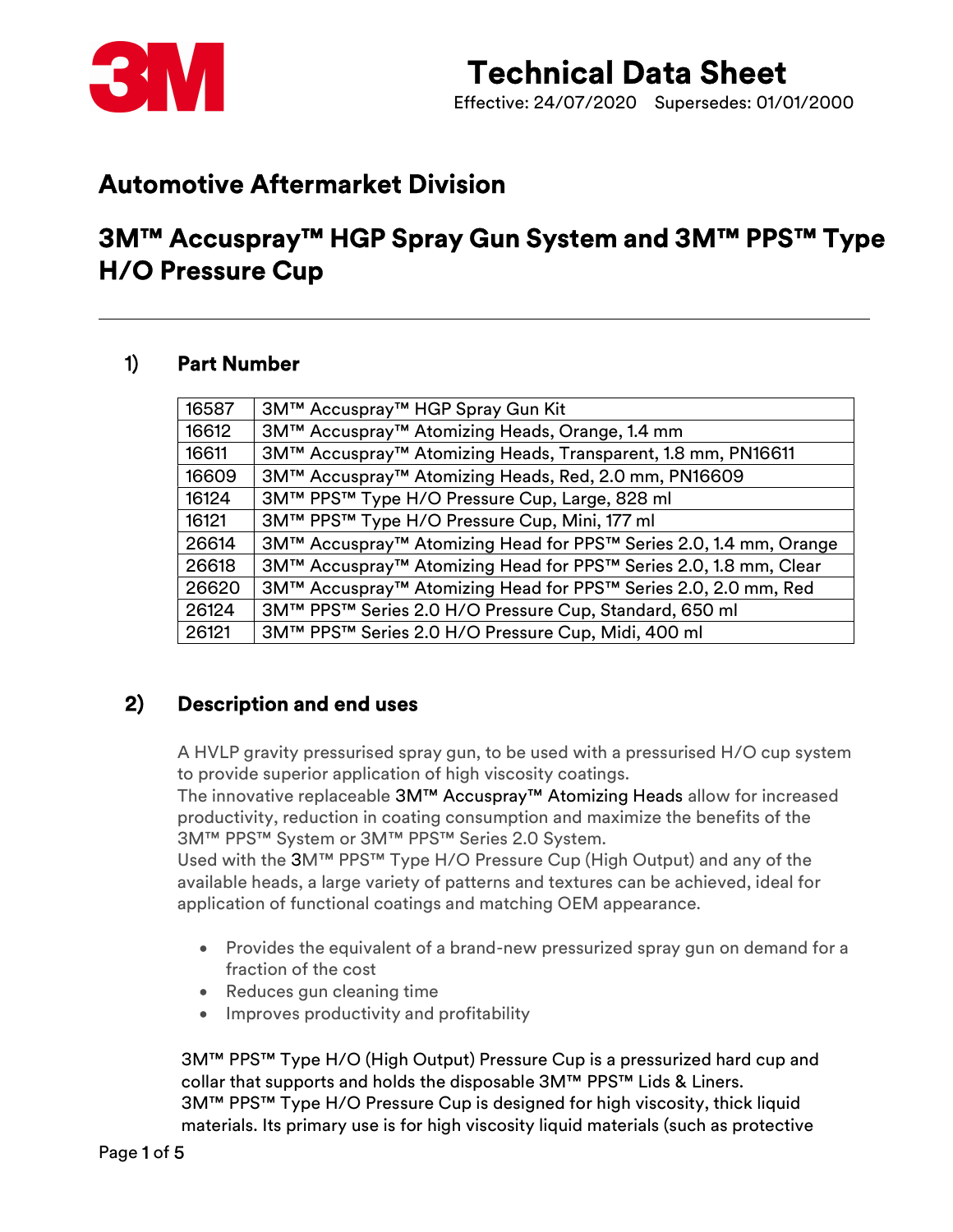

Effective: 24/07/2020 Supersedes: 01/01/2000

coatings) that require pressure assistance in a gravity filled delivery system that provides the PPS™ benefits.

- Use to support PPS™ Series 1.0 or 2.0 lids & liners for the matching 3M™ PPS™ Type H/O Pressure Cup System
- Achieve various coating textures easily
- Profit from the benefits of the PPS System for protective coatings
- Great for a variety of materials from liquid to highly viscous (thick)
- Can be used with other manufacturers pressure spray guns

#### 3) Physical Properties

| Element - HGP Spray Gun | Material of construction             |  |
|-------------------------|--------------------------------------|--|
| <b>Body</b>             | Composite                            |  |
| Trigger                 | Steel, plating, bright nickel chrome |  |
| <b>Fluid Needle</b>     | <b>Stainless Steel</b>               |  |
| <b>Control Knobs</b>    | <b>Stainless Steel</b>               |  |
| Air inlet               | <b>Stainless Steel</b>               |  |
| Air flow control valve  | Various, Stainless Steel connector   |  |
| <b>Nozzle</b>           | Polypropylene                        |  |

| Element – H/O Pressure Cup   Material of construction |                        |
|-------------------------------------------------------|------------------------|
| Cup                                                   | Polyamide              |
| Shroud                                                | Nylon                  |
| Hose                                                  | <b>Silicone Rubber</b> |

#### 4) Directions for Use

Please refer to the 3M™ Accuspray™ Spray Gun Kit HGP Pressurised Spray Gun Owners Manual and the 3M™ High output pressure cup owners manual for detailed directions for use.

- 1. Attach the air regulator to the Accuspray™ HGP gun. Two spanners should be used to ensure the connector is securely fastened.
- 2. Choose your 3M™ Accuspray Atomising Head / Nozzle based on the finish you want to achieve.
	- 1.4mm Atomising Head / Nozzle for Flat / Fine Coatings.
	- 1.8mm Atomising Head / Nozzle for Flat and Medium Textured Coatings.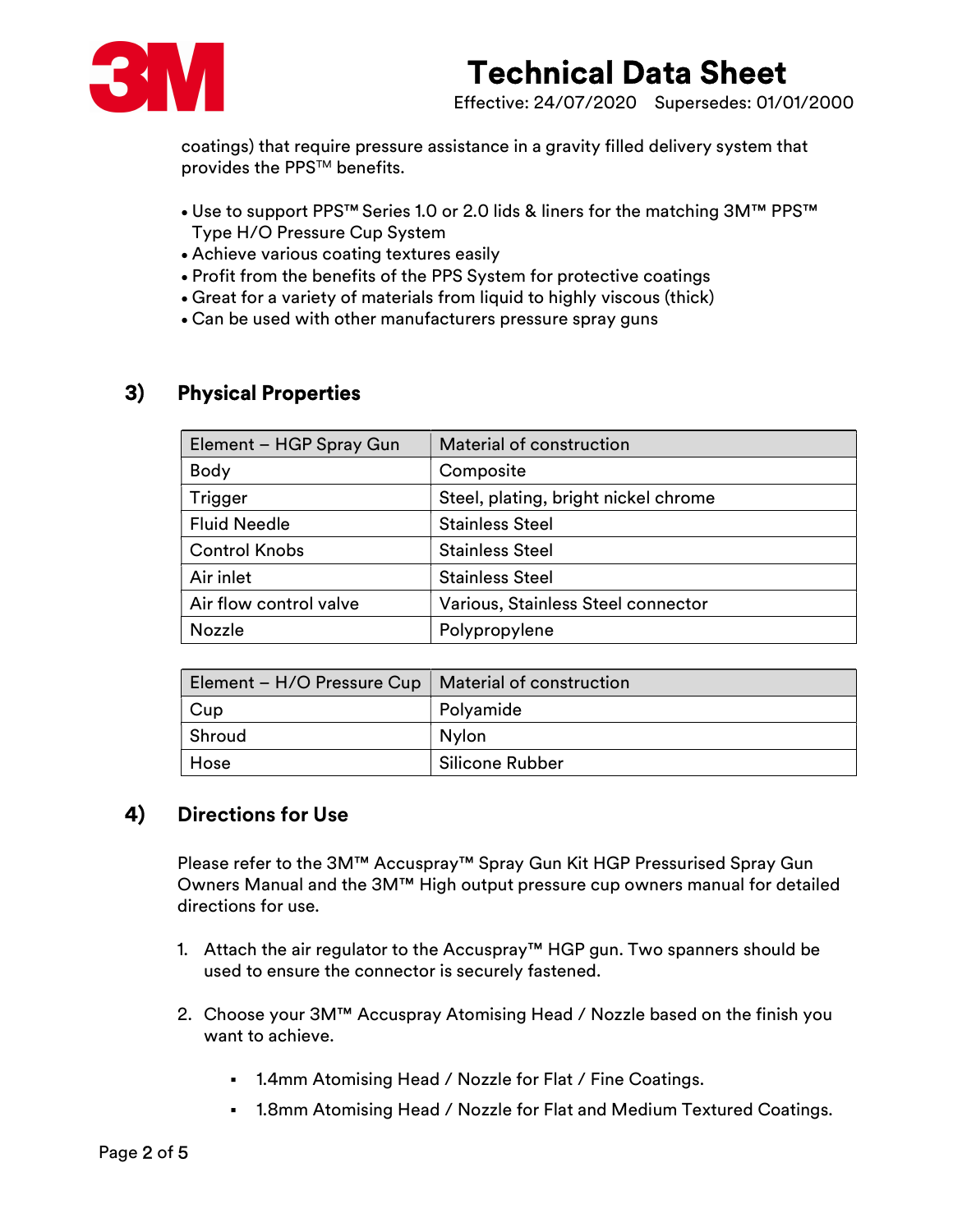

Effective: 24/07/2020 Supersedes: 01/01/2000

 2.0mm Atomising Head / Nozzle for Medium and Heavy Textured Coatings.

Pull the trigger back on the gun and hold. Put the nozzle in place and ensure the release buttons are aligned with the latch openings.

The double click signals that the nozzle is fully engaged.

- 3. Place the PPS™ liner in the PPS™ H/O pressure cup and pour the required amount of coating into the liner. Once the liner is filled, pull the filter tab and remove it from the PPS™ lid. Attach the lid to the liner and push it into place to ensure it's secure. Screw the black PPS™ collar onto the PPS™ pressure cup / quarter-turn lock the lid for PPS™ Series 2.0.
- 4. Connect the flexible pressure hose to the Accuspray™ HGP gun body side and then connect the air line to the regulator. Set the air pressure to 20 psi (1.4 bar) when the trigger is pulled and adjust the fan control from closed to open by making a 1/4 to 1/2 turn. The gun is now ready to use.

The 3M™ Accuspray™ Pressurised HGP Spray Gun offers outstanding control over texture build. Adjust the gun settings to get the texture you want.

To increase the heaviness of the texture, angle the gun 45 degrees to the workpiece and spray left to right. You may also want to reduce the air pressure.

#### Cleaning and Maintenance:

Note: Do Not Put in Gun Washer. Read, understand and follow all safety statements as well as wear appropriate, approved personal protective equipment per the applicable SDS and material container labels for cleaning solutions. Do not use metal tools to clean the air cap holes as this may scratch them; scratches can distort the spray pattern.

Periodically, lubricate moving components such as the fluid needle, fan adjustment threads, fluid needle adjustment threads and spring.

- 1. Disconnect the air line, hold the gun upside down, pull back the trigger and release the fluid back into the cup.
- 2. Remove the air line and the PPS™ Cup. If required, use the sealing cap to store for further use.
- 3. With an appropriate solvent (or water for Waterbased Coatings), flush out the Accuspray™ atomising head / nozzle so it is clear of coating. Do not immerse the spray gun in solvent. Do not point the spray gun up while cleaning it.
- 4. Once you're satisfied that the nozzle is completely clean, pull the trigger back and take the nozzle straight out from the gun body. Remove the nozzle in this way to avoid bending the fluid needle.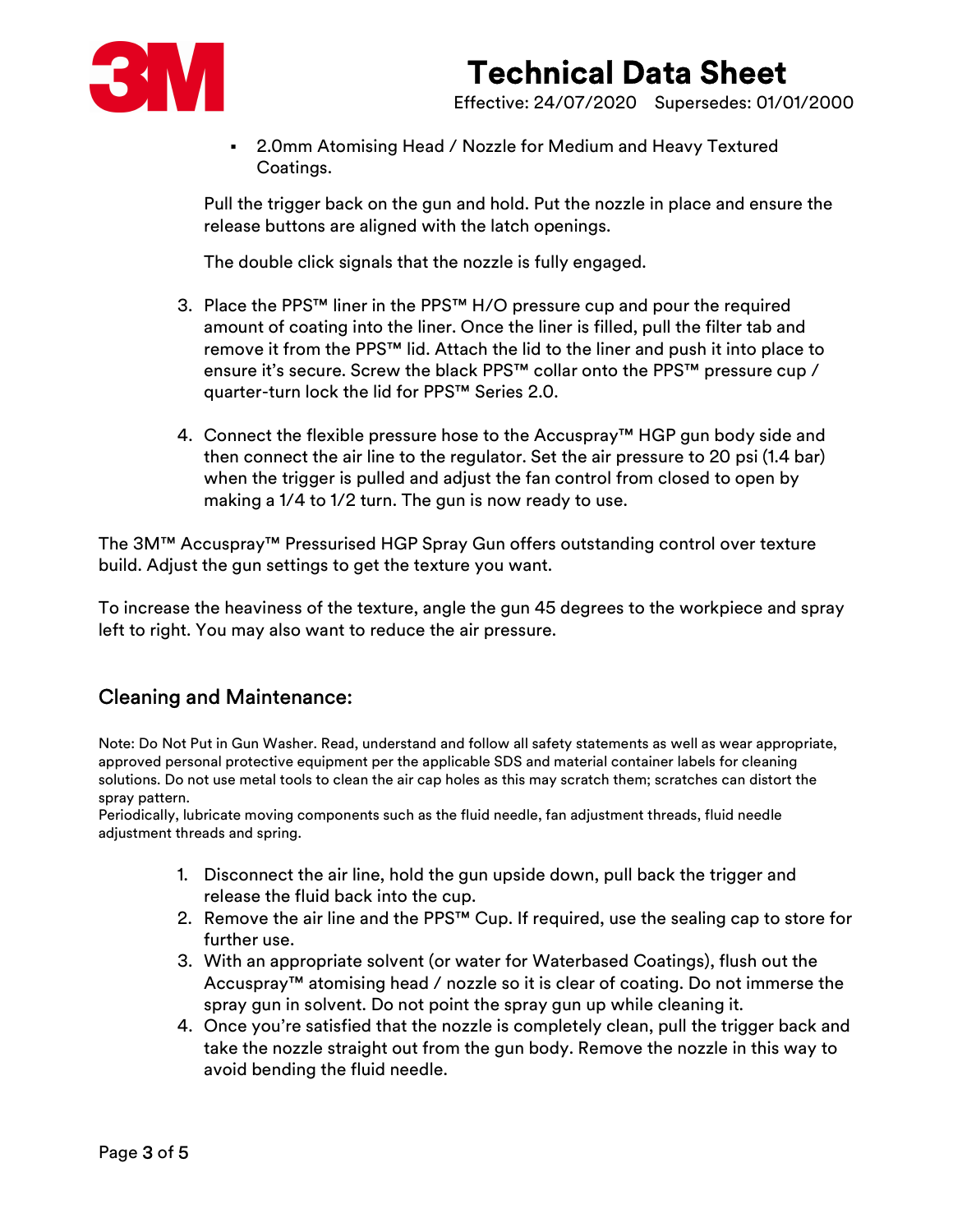

Effective: 24/07/2020 Supersedes: 01/01/2000

5. Wipe the needle clean and inspect the nozzle for damage. If the nozzle is broken or worn, please dispose and use a new nozzle. If the nozzle is fine, it can be reattached and used on your next application.

#### Troubleshooting

| Problem                             | Cause                                               | Remedy                                                               |
|-------------------------------------|-----------------------------------------------------|----------------------------------------------------------------------|
| Poor Spray Pattern                  | Air cap or fluid tip clogged                        | Replace atomizing head                                               |
|                                     | Bent fluid needle                                   | Replace fluid needle                                                 |
|                                     | Not enough atomizing pressure.                      | Increase atomizing pressure.                                         |
| Heavy Middle Pattern                | Too much fluid flowing from PPS<br>cup.             | Reduce fluid flow by turning fluid adjustment<br>knob clockwise (CW) |
| <b>Intermittent Pulsating Spray</b> | Low fluid in cup                                    | Add fluid                                                            |
|                                     | Clogged fluid tip                                   | Replace atomizing head                                               |
|                                     | Loss of air pressure                                | Check air source                                                     |
| Insufficient / No Paint Flow        | Empty 3M™ PPS™ cup                                  | Add fluid                                                            |
|                                     | Clogged air passage                                 | Replace atomizing head                                               |
|                                     | Gun too far from target                             | 6-8 inches (150-200 mm) is ideal                                     |
| Overspray is Excessive              | Too much atomizing air for<br>coating being sprayed | Reduce atomizing air                                                 |
|                                     | Damaged/worn atomizing head                         | Replace atomizing head                                               |
|                                     |                                                     | Ensure fluid needle spring is in place                               |
| Coating Leak                        | Fluid needle not closing                            | Clean fluid needle with appropriate<br>solvent                       |

#### 5) Storage

Ensure the product is stored in a clean, dry and dust free environment.

#### 6) Safety

Please refer to the 3M™ Accuspray™ Spray Gun Kit HGP Pressurized Spray Gun Owners Manual for detailed safety statements.

Note: Prior to painting, users are expected to be appropriately grounded (by either shoes or heel straps) and should wear static-dissipative or staticconductive gloves.

#### 3M™ Accuspray™ Spray Gun Kit HGP is designed FOR PROFESSIONAL INDUSTRIAL USE ONLY.